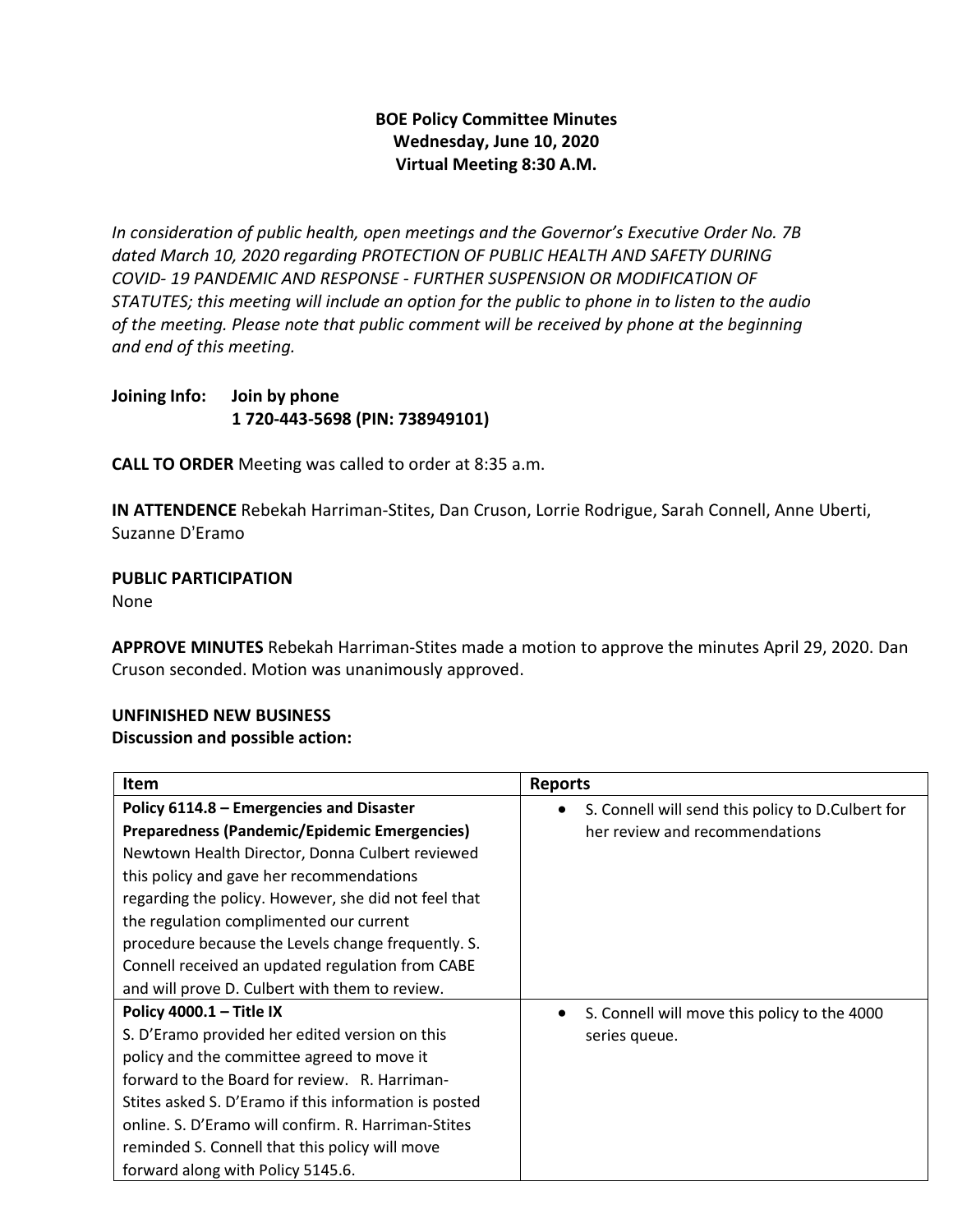| Policy 5145.6 - Student Grievance Procedure (Title<br>IX)<br>A. Uberti agreed that this policy is acceptable and<br>aligns with the other policies. R. Harriman-Stites<br>requested that A. Uberti add in a definition of<br>"Days" so there is no confusion. A. Uberti agreed.<br>Policy 4111.1 - Equal Employment Opportunity                                                                                                                                                                                                                   | A. Uberti will send the final copy to S. Connell<br>$\bullet$<br>S.Connell will move this policy to the queue.<br>S. Connell will move this policy to the 4000 |
|---------------------------------------------------------------------------------------------------------------------------------------------------------------------------------------------------------------------------------------------------------------------------------------------------------------------------------------------------------------------------------------------------------------------------------------------------------------------------------------------------------------------------------------------------|----------------------------------------------------------------------------------------------------------------------------------------------------------------|
| S. D'Eramo combined Policy 4111.1 and Policy<br>4111.3. The committee asked for two edits. The<br>edits are as followed:<br>"3. Maintain, or expand as appropriate, the help-<br>wanted advertising to include digital, print and/or<br>broadcast media that is targeted to diverse<br>applicants. " and<br>"6. Annually review the plan and the efforts to<br>employ and retain a highly qualified, racially and<br>ethnically diverse staff."<br>After these edits have been made, S. Connell will<br>add this policy to the 4000 series queue. | series queue.                                                                                                                                                  |
| Policy 4111.3 - Minority Requirements<br>This policy was combined with Policy 4111.1. See<br>changes above.                                                                                                                                                                                                                                                                                                                                                                                                                                       | No further action is required.                                                                                                                                 |

# **NEW BUSINESS**

## **Discussion and possible action:**

| <b>Item</b>                                         | <b>Reports</b>                                   |
|-----------------------------------------------------|--------------------------------------------------|
| Policy 4112 - Appointment and Conditions of         | No further action is required.                   |
| <b>Employment</b>                                   |                                                  |
| S. D'Eramo does not feel the need for this policy.  |                                                  |
| The committee agreed.                               |                                                  |
| Policy 4112.11 - Non-Union Personnel                | S. Connell will invite S.D'Eramo to this virtual |
| The committee agreed that this is an important      | meeting to discuss this policy.                  |
| policy as there are numerous non-union positions.   |                                                  |
| S. D'Eramo and L. Rodrigue will review this policy  |                                                  |
| together and bring their recommendations to the     |                                                  |
| committee.                                          |                                                  |
| Policy 4112.2 - Certification                       | No further action is required.<br>$\bullet$      |
| S. D'Eramo does not feel the need for this policy.  |                                                  |
| The committee agreed.                               |                                                  |
| Policy 4112.4 - Health Examination                  | S. Connell will invite S.D'Eramo to this virtual |
| The committee has some questions regarding          | meeting to discuss this policy.                  |
| Newtown's current version: Policy 4-102 and if this |                                                  |
| policy is mandated. L. Rodrigue and S. D'Eramo will |                                                  |
| reach out to Shipman & Goodwin for their input.     |                                                  |
| Policy 4112.421 - Pre-Employment Drug Screening     | S. Connell will invite S.D'Eramo to this virtual |
| Test                                                | meeting to discuss this policy.                  |